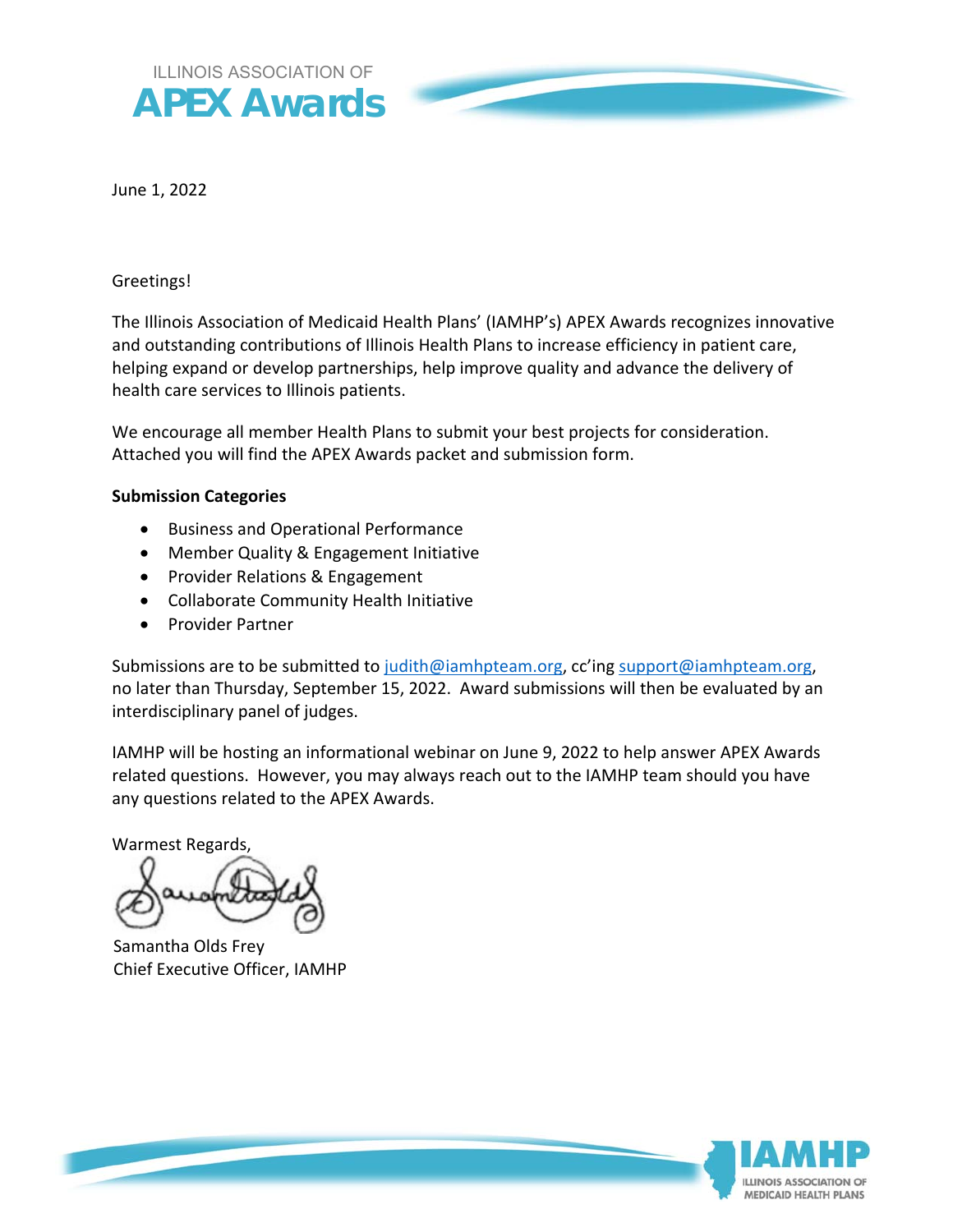# ILLINOIS ASSOCIATION OF **ILLINOIS ASSOCIATION OF MEDICAID HEALTH PLANS APEX Awards** Celebrating Best Practices in Illinois Medicaid

The Illinois Association of Medicaid Health Plans' (IAMHP's) APEX Awards recognizes innovative and outstanding contributions from Illinois Medicaid Health Plans.

Improving the health of Illinois Medicaid members is our first goal. Thus, the APEX Awards aim to highlight Health Plan's ability to find new ways to achieve major milestones; such as, increasing efficiency in patient care, helping expand or develop partnerships, improving quality, and advance the delivery of health care services to Medicaid members.

#### **Submissions**

| All projects submitted must fall into one of five categories. | <b>KEY DATES</b> |                                |
|---------------------------------------------------------------|------------------|--------------------------------|
| Organizations can submit multiple projects.                   | June 1           | Program launch                 |
| <b>Business/Operational Performance</b><br>$\bullet$          | Sept 15          | Submissions due                |
| <b>Quality &amp; Member Engagement</b><br>$\bullet$           | TBD              | Winners notified               |
| Provider Relations & Engagement<br>$\bullet$                  | <b>Nov 15</b>    | <b>APEX Awards Ceremony</b>    |
| Collaborate Community Health Initiative<br>$\bullet$          | Nov 15-16        | <b>IAMHP Annual Conference</b> |
|                                                               |                  |                                |

Provider Partner

#### **Judging Panel**

The judging panel will be comprised of an interdisciplinary team of experts.

#### **Awards Ceremony and Best Practices Presentation**

The APEX Awards ceremony will take place during the IAMHP Annual Conference. All winners will have the opportunity to present a Best Practices session during the IAMHP annual conference. The session gives winners the opportunity to discuss design and implementation of the award‐winning programs. We ask all organizations have one representative to accept the award at the ceremony.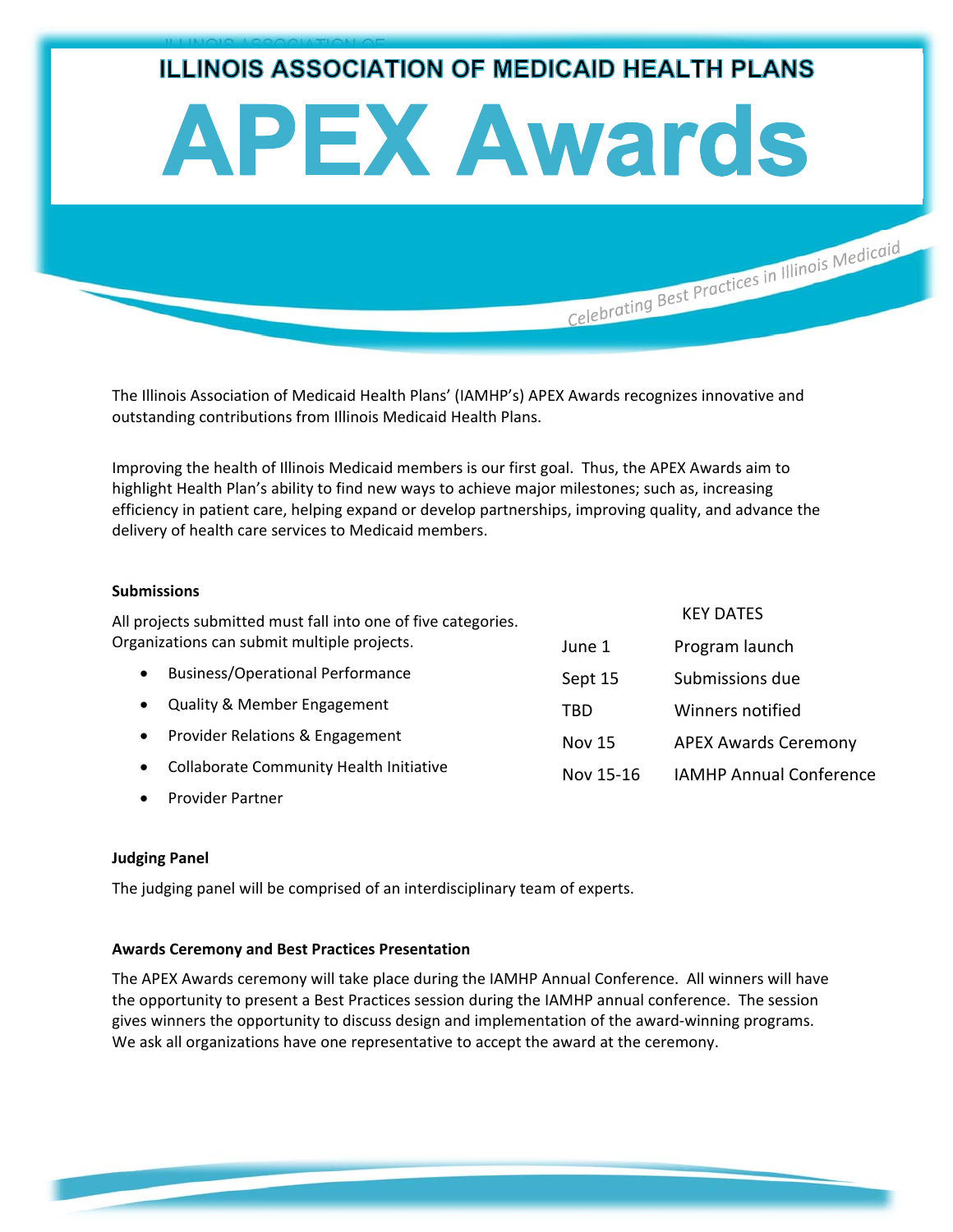## **AWARDS SUBMISSIONS**

## **All projects must be submitted by September 15, 2022**

### **Download submission forms at iamhp.net**

#### **Submissions must include:**

- Cover page
- A 250‐word executive summary which will be used in promotional materials
- Completed presentation submission (submit by email to judith@iamhpteam.org, cc'ing support@iamhpteam.org)
- Supporting materials (graphics and data are encouraged)

#### **Submission should not include:**

Do not include Health Plan name, logo or health plan identifying material

#### **Details to include in your submission:**

- The problem and how you identified it
- The internal process you used to arrive at a solution
- The solution which includes outcomes measures or a gauge as to efficacy of project
	- o If you don't have quantitative results provide anecdotal evidence

#### **Tips to improve your submission:**

- Be direct but thorough; vaguely written submissions will not be rated favorably
- Avoid jargon and undefined acronyms
- Visuals that help explain outcomes are highly recommended

#### **Click here to email submission: IAMHP APEX Awards Submission Email**

- The email subject must include:
	- o Name of the health plan
	- o Submission Category
	- o Project Name

**Questions?** Contact Judith Ruiz‐Branch or 708.228.6849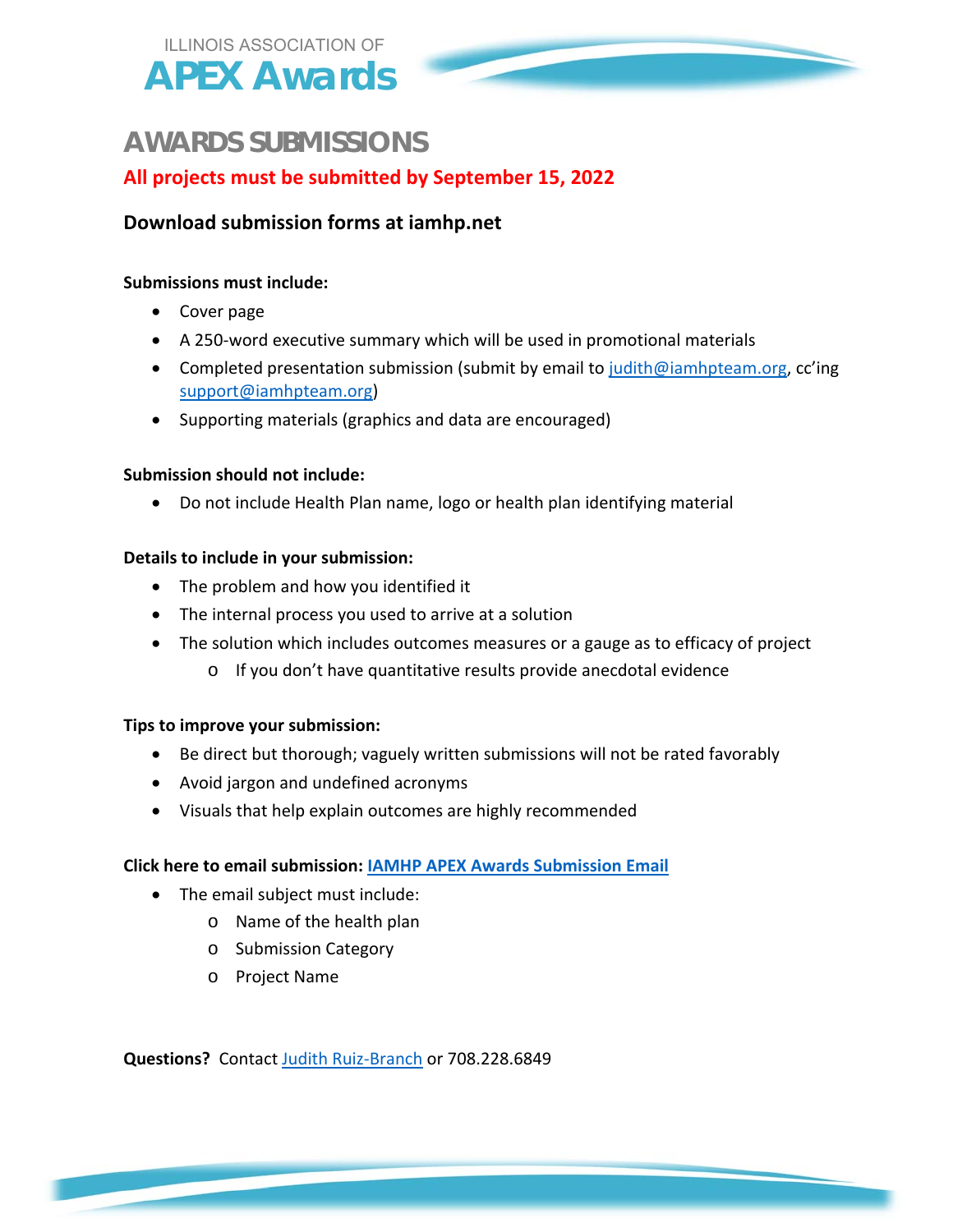

# **SUBMISSION CATEGORIES**

## **Business/Operational Performance**

Recognizes an organization that enhanced business operations as a result of process and quality improvements.

Include information about implementing or redesigning business operations processes and procedures to improve member and provider service/satisfaction. Submissions can include but are not limited to:

- Reporting and data collection to improve accuracy and accountability
- Programs or initiatives to improve the member or provider experience
- Creative use of technology to decrease administrative burden and improve outcomes

#### **Judging criteria**

Submissions must demonstrate improvements in:

- 1. Compliance or reporting efficiencies
- 2. Internal communication, customer service, or member and provider satisfaction
- 3. Health outcomes and member engagement (illustrate financially measurable improvement expressed in dollar or percent trend)
- 4. Members/providers communication ‐ removes barriers in communications between members/providers and the health plan

## **Quality & Member Engagement**

Recognizes an initiative that improved clinical processes and member wellness.

Include information about provider strategies, member communications or other measures used to promote provider and member involvement and informed decision making. Submissions can include but are not limited to:

- Population specific quality programs
- Language translation to improve access and communications
- Member engagement strategies and incentives
- Provider incentive programs focused on improving healthcare outcomes

#### **Judging Criteria**

Submissions must demonstrate improvements in:

- Provisions of care that contributes to superior clinical outcomes;
- Effectiveness of the initiative in achieving improvements
- Promotion of provider and/or member involvement and informed decision- making
- Expenditure of resources and/or a good return on investment for the plan. (illustrate financially measurable improvement expressed in dollar or percent trend)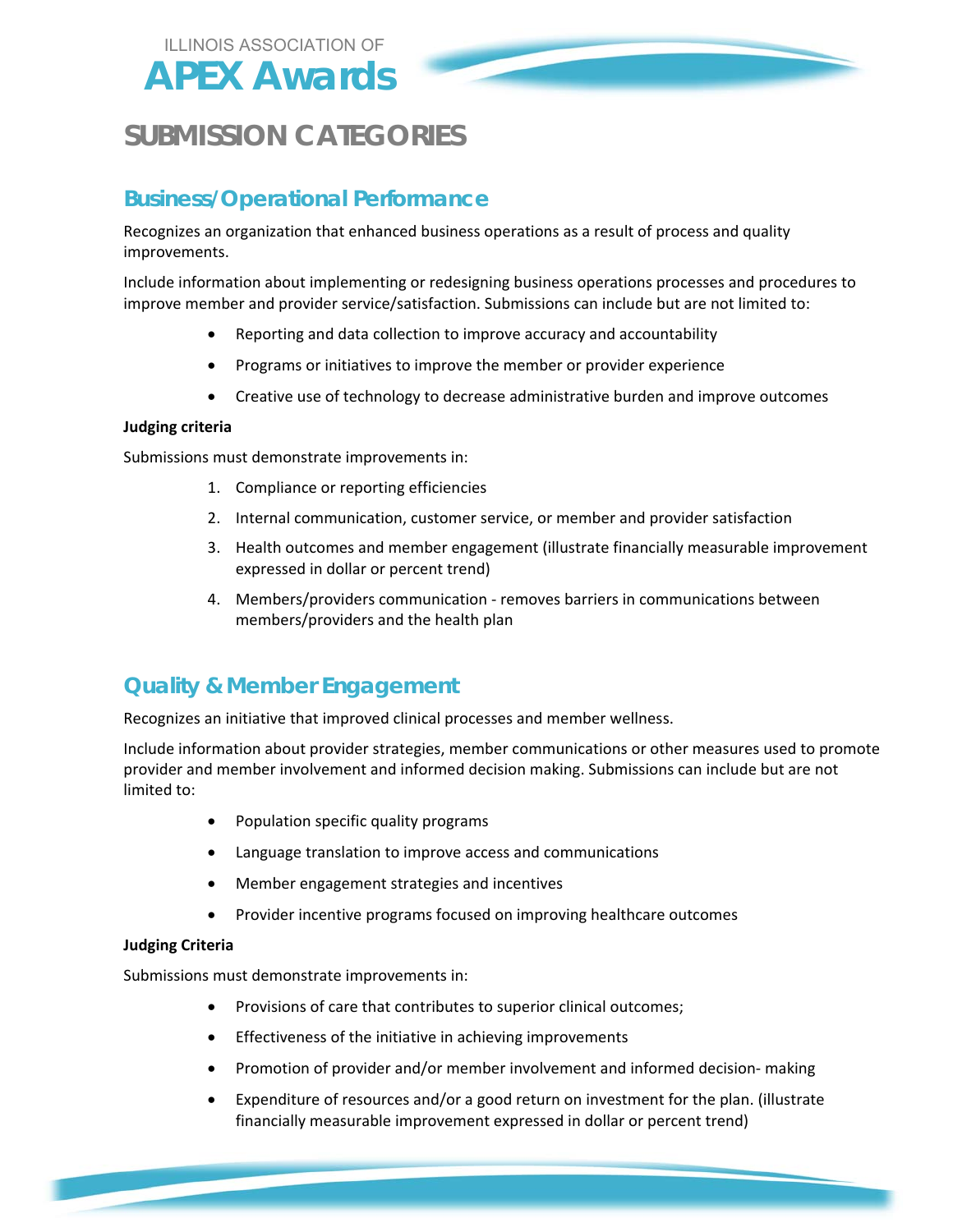## **Provider Relations & Engagement**

Recognizes an initiative to improve provider relations and engagement.

Include information related to provider strategies, stakeholder communications or other measures to promote provider involvement and improved outcomes. Submissions can include but are not limited to:

- Provider specific report cards or feedback
- Tools to improve provider adherence to evidence‐based guidelines
- Education programs or outreach informing providers about plan changes or requirements.

#### **Judging Criteria**

Submissions must demonstrate improvements in:

- Provider performance or health outcomes
- **•** Effectiveness of sharing information with intended providers
- Promotion of provider involvement and engagement

## **Collaborative Community Health Initiative**

Recognizes a grassroots initiative that emphasizes collaboration among plans and other community partners addressing topics like:

- Health literacy
- Racial/cultural/social disparities
- Community wellness health
- Expanding access to care

Include information about why the program was created, how your organization selected partner organization(s), and how the program's strategic plan was developed.

#### **Judging Criteria**

Submissions must demonstrate improvements in:

- Health and/or wellness outcomes improved quality of life for target populations in the community or the community as a whole;
- Community involvement (involving community representatives (i.e. church or school leaders)
- The health of the community both within the plan(s) membership and the community as a whole
- Sustainability of project over time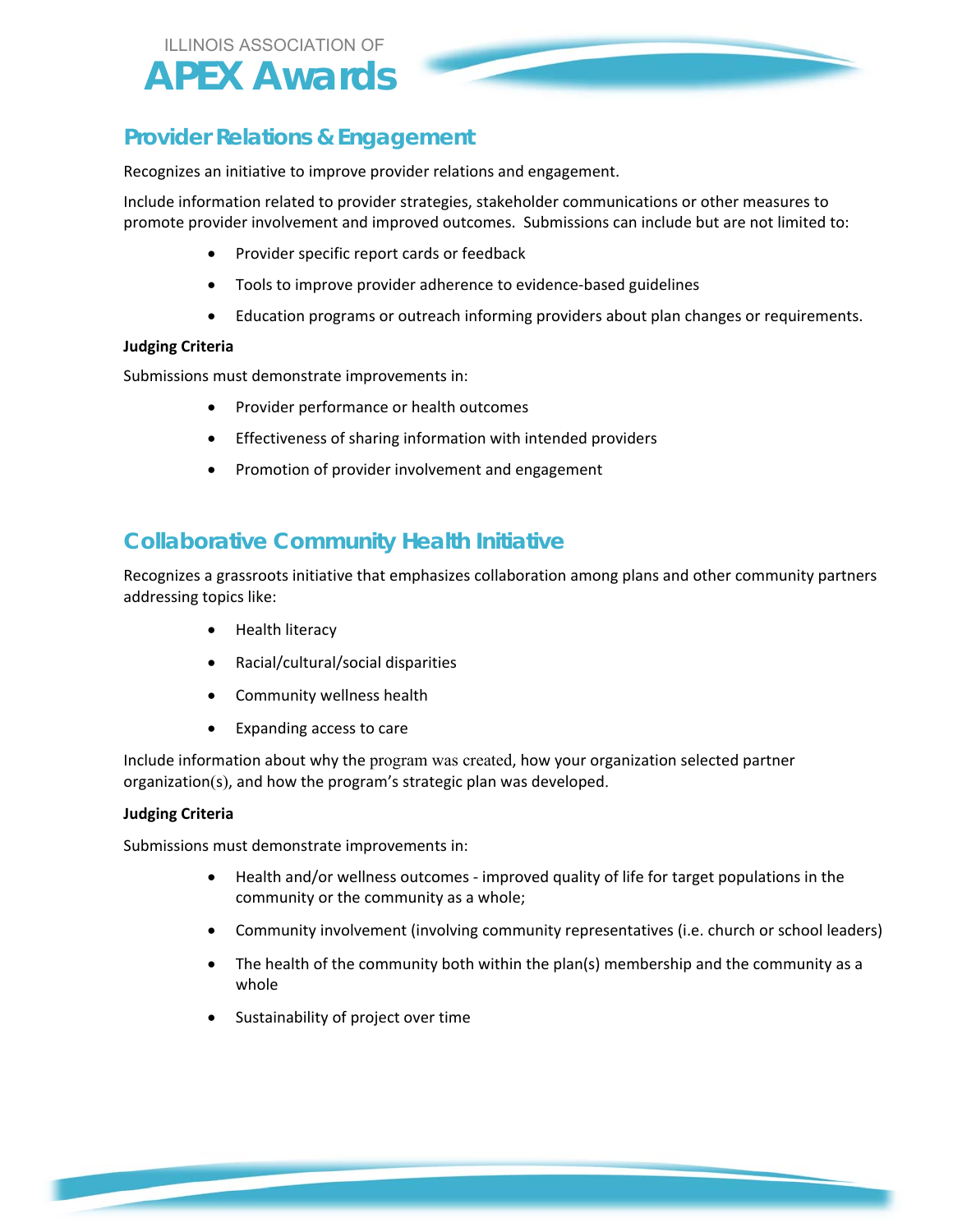## **Provider Partner**

Recognizes a collaborative program between a health plan and a provider or community‐based organization that improves health outcomes, contractual compliance and/or the member experience.

This joint award to celebrate the health provider and health plan who innovate and partner together.

Include information about why the program was created, how your organization selected partner organization(s), and how the program's strategic plan was developed. Submissions can include but are not limited to:

- Delegated care coordination or joint population health programs;
- Joint programs designed to locate and engage Medicaid members;
- Joint programs to increase the completion of health risk assessments;
- Joint programs to improve member health outcomes.

Submissions will come from the health plan, but we recommend the materials are developed in partnership between both the health plan and the health provider.

#### **Judging Criteria**

Submissions must demonstrate improvements in:

- Provider partnership and engagement in shared goal
- information sharing with intended provider partners
- health outcomes or member engagement

**\*\*\* Note this award is a joint award between the health plan and the provider**